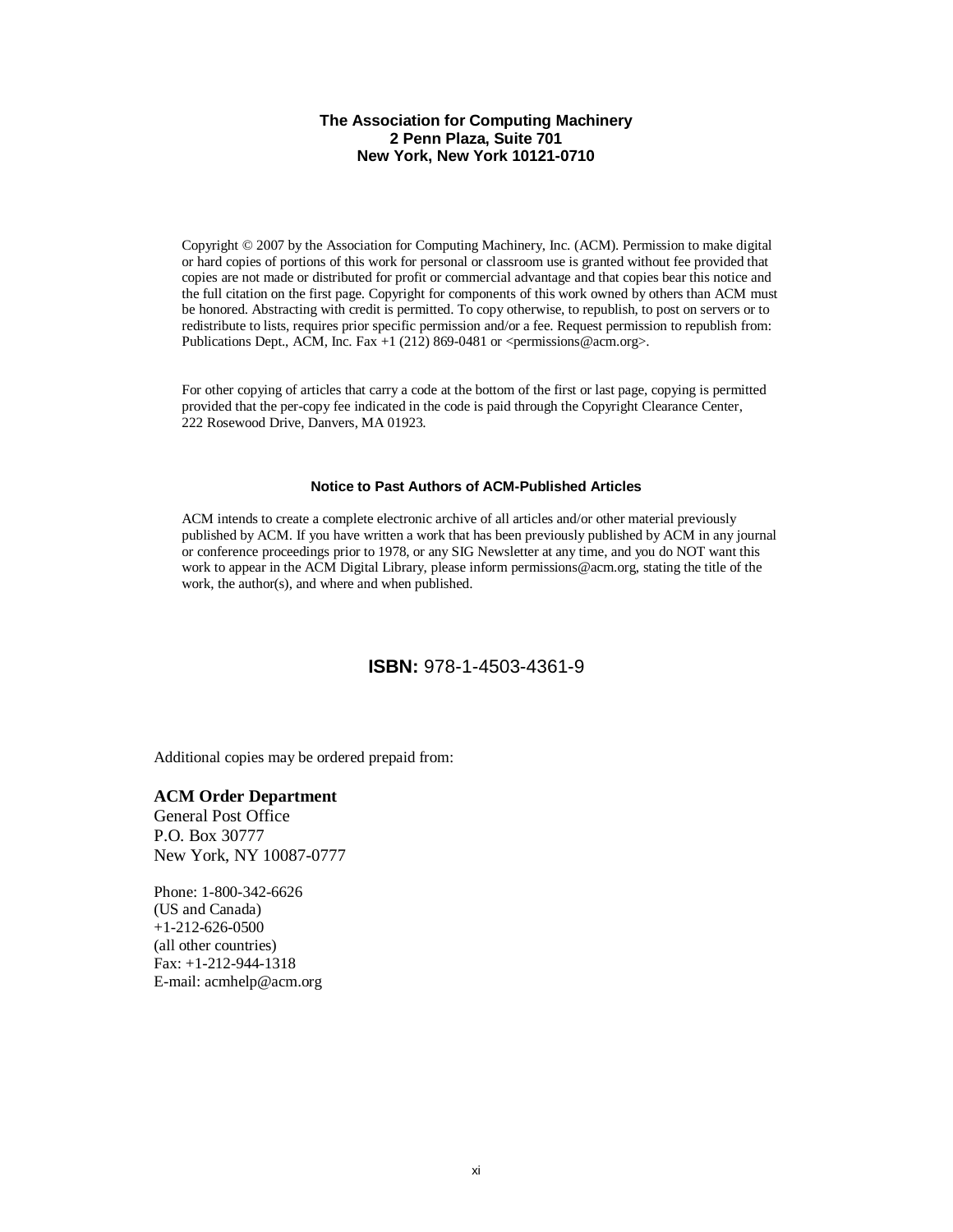## **Table of Contents**

| Keynote I: Yale Patt (The University of Texas at Austin): Performance = Bandwidth divided by Latency 1                                                                |
|-----------------------------------------------------------------------------------------------------------------------------------------------------------------------|
| Keynote II: Wen-mei Hwu (University of Illinois Urbana-Champaign): Innovative Applications and Technology                                                             |
| <b>Session 1: Heterogeneous Systems</b>                                                                                                                               |
| <b>Tobias Grosser and Torsten Hoefler</b>                                                                                                                             |
| Jiangiao Liu, Nikhil Hegde, and Milind Kulkarni                                                                                                                       |
| <b>Exploiting Dynamic Reuse Probability to Manage Shared</b><br>Siddharth Rai, and Mainak Chaudhuri                                                                   |
| Session 2: Power, Energy, Variation                                                                                                                                   |
| Haris Ribic and Yu David Liu                                                                                                                                          |
| Runtime-Guided Mitigation of Manufacturing Variability in Power-Constrained                                                                                           |
| Dimitrios Chasapis, Marc Casas, and Miquel Moretó, Martin Schulz, and Eduard Ayguadé, Jesus Labarta, and<br>Mateo Valero                                              |
| Bilge Acun, Phil Miller, and Laxmikant V. Kale                                                                                                                        |
| <b>Session 3: NVMs &amp; Persistent Memory</b>                                                                                                                        |
| David Fiala and Frank Mueller, Kurt Ferreira, and Christian Engelmann                                                                                                 |
| High Performance Design for HDFS with Byte-Addressability of NVM and RDMA 1-14<br>Nusrat Sharmin Islam, Md. Wasi-ur- Rahman, Xiaoyi Lu, and Dhabaleswar K. (DK) Panda |
| Amro Awad, Sergey Blagodurov, and Yan Solihin                                                                                                                         |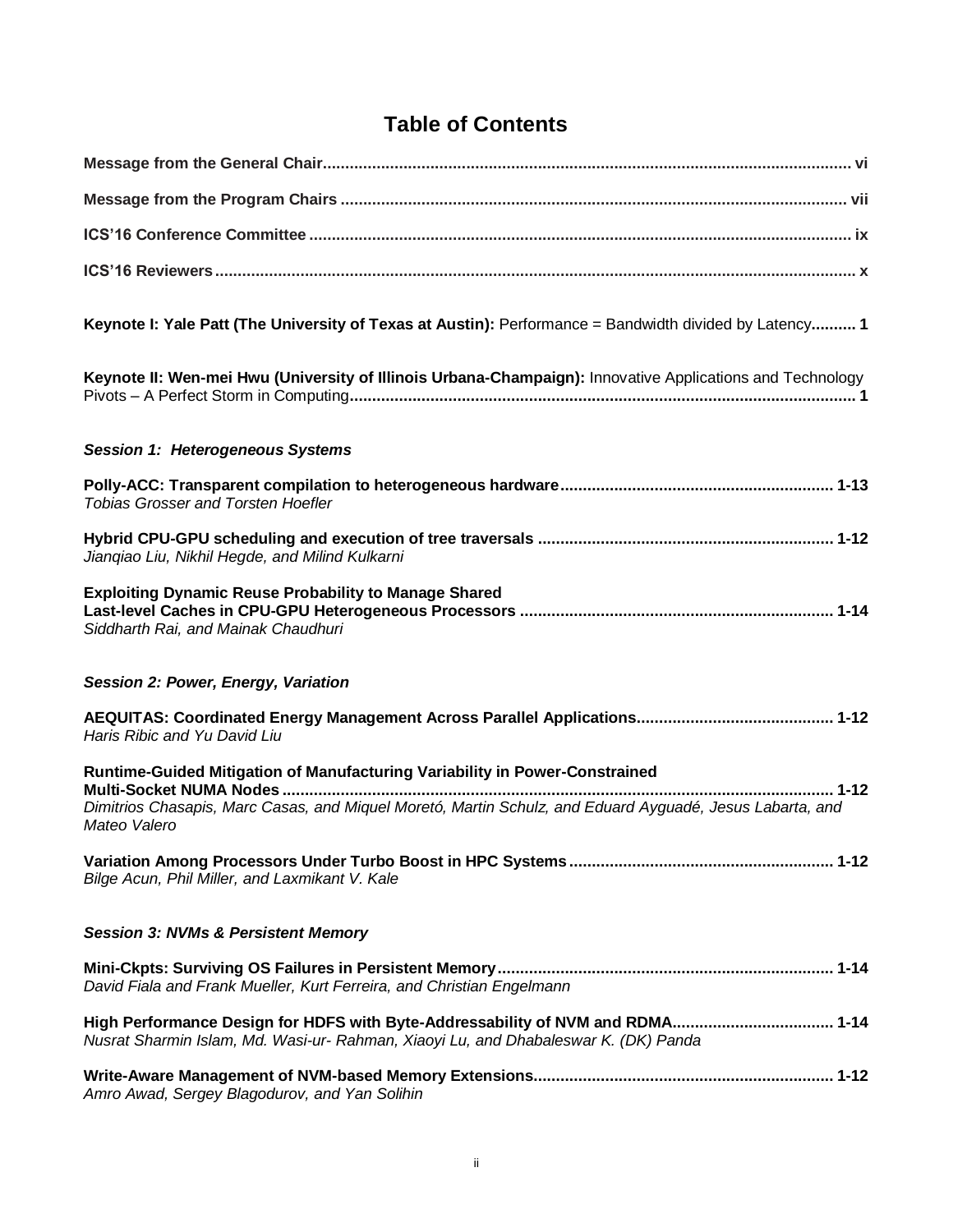### *Session 4: Data Centers*

| HOPE: Enabling Efficient Service Orchestration in Software-Defined Data Centers 1-12<br>Yang Hu, Chao Li, Longjun Liu, and Tao Li                                            |
|------------------------------------------------------------------------------------------------------------------------------------------------------------------------------|
| Longjun Liu, Hongbin Sun, Chao Li, Yang Hu, Nanning Zheng and Tao Li                                                                                                         |
| GreenGear: Leveraging and Managing Server Heterogeneity for Improving Energy Efficiency in Green<br>Xu Zhou, Haoran Cai, Qiang Cao, Hong Jiang, Lei Tian and Changsheng Xie  |
| Hameedah Sultan, Arpit Katiyar, and Smruti R. Sarangi                                                                                                                        |
| <b>Session 5A: GPUs and SIMD</b>                                                                                                                                             |
| Coherence-Free Multiview: Enabling Reference-Discerning Data Placement on GPU 1-13<br>Guoyang Chen and Xipeng Shen                                                           |
| Ang Li, Shuaiwen Leon Song, Mark Wijtvliet, Akash Kumar and Henk Corporaal                                                                                                   |
| Reusing Data Reorganization for Efficient SIMD Parallelization of Adaptive Irregular Applications 1-10<br>Peng Jiang, Linchuan Chen, and Gagan Agrawal                       |
|                                                                                                                                                                              |
| <b>Session 5B: Communication and Coherence</b>                                                                                                                               |
| Xuehai Qian, Koushik Sen, Paul Hargrove and Costin lancu                                                                                                                     |
| Lynx: Using OS and Hardware Support for Fast Fine-Grained Inter-Core Communication  1-12<br>Konstantina Mitropoulou, Vasileios Porpodas, Xiaochun Zhang and Timothy M. Jones |
| Efficient Timestamp-Based Cache Coherence Protocol for Many-Core Architectures 1-13<br>Yuan Yao, Guanhua Wang, Zhiguo Ge, Tulika Mitra, Wenzhi Chen, and Naxin Zhang         |
| <b>Session 6A: Tools and Libraries</b>                                                                                                                                       |
| BLASX: A High Performance Level-3 BLAS Library for Heterogeneous Multi-GPU Computing 1-11<br>Linnan wang, Wei Wu, Zenglin Xu, Jianxiong Xiao, and Yi Yang                    |
| Snehasish Kumar, Vijayalakshmi Srinivasan, and Amirali Sharifian, Nick Sumner, and Arrvindh Shriraman                                                                        |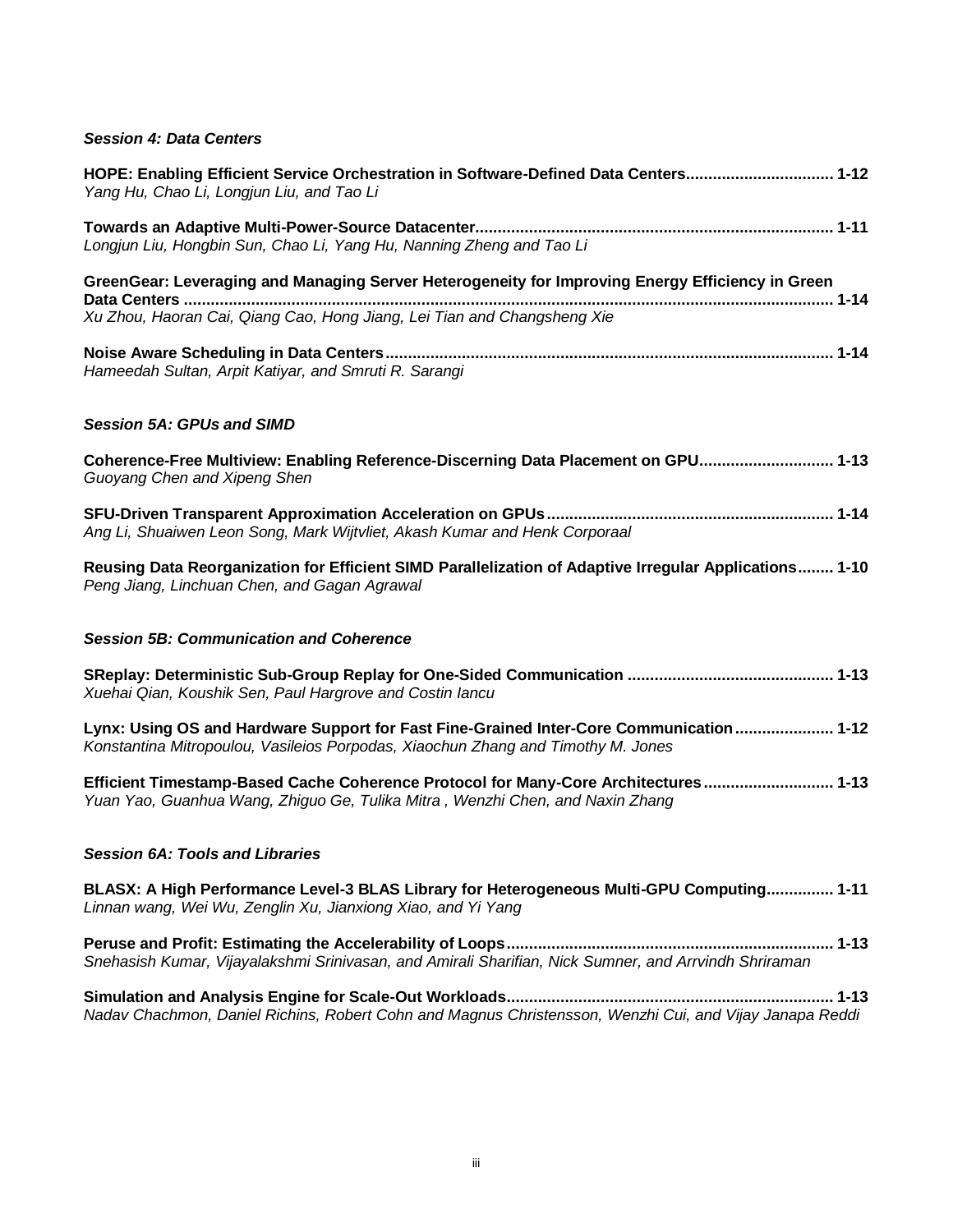## *Session 6B: Potpourri*

| Patrick Judd and Jorge Albericio, Tayler Hetherington and Tor Aamodt, and Natalie Enright Jerger and<br><b>Andreas Moshovos</b>                                                    |  |
|------------------------------------------------------------------------------------------------------------------------------------------------------------------------------------|--|
| Galaxyfly: A Novel Family of Flexible-Radix Low-Diameter Topologies for Large-Scales Interconnection                                                                               |  |
| Fei Lei, Dezun Dong, Xiangke Liao, Xing Su, and Cunlu Li                                                                                                                           |  |
| Replichard: Towards Tradeoff between Consistency and Performance for Metadata  1-11<br>Zhiying Li, Ruini Xue, and Lixiang Ao                                                       |  |
| <b>Session 7: Memory</b>                                                                                                                                                           |  |
| Albert Esteve, Alberto Ros, and Antonio Robles, Maria Engracia Gómez, and José Duato                                                                                               |  |
| Exploiting Private Local Memories to Reduce the Opportunity Cost of Accelerator Integration 1-12<br>Emilio G. Cota, Paolo Mantovani, and Luca P. Carloni                           |  |
| GCaR: Garbage Collection aware Cache Management with Improved Performance                                                                                                          |  |
| Suzhen Wu, Yanping Lin, and Bo Mao and Hong Jiang                                                                                                                                  |  |
| <b>Session 8: Scheduling</b>                                                                                                                                                       |  |
| Changdae Kim and Jaehyuk Huh                                                                                                                                                       |  |
| Scheduling Tasks with Mixed Timing Constraints in GPU-Powered Real-Time Systems  1-13<br>Yunlong Xu, Rui Wang, Tao Li and Mingcong Song, Lan Gao and Zhongzhi Luan, and Depei Qian |  |
| Mehmet E Belviranli, Farzad Khorasani, Laxmi N Bhuyan, and Rajiv Gupta                                                                                                             |  |
| <b>Session 9: Parallelism Issues</b>                                                                                                                                               |  |
| Saeed Maleki, Donald Nguyen and Andrew Lenharth, and Mari'a Garzarán and David Padua                                                                                               |  |
| Hao Wang, Weifeng Liu, and Kaixi Hou and Wu-chun Feng                                                                                                                              |  |
| <b>SARVAVID: A Domain Specific Language for Developing Scalable</b>                                                                                                                |  |
| Kanak Mahadik, Christopher Wright, Jinyi Zhang, Milind Kulkarni, Saurabh Bagchi, and Somali Chaterji                                                                               |  |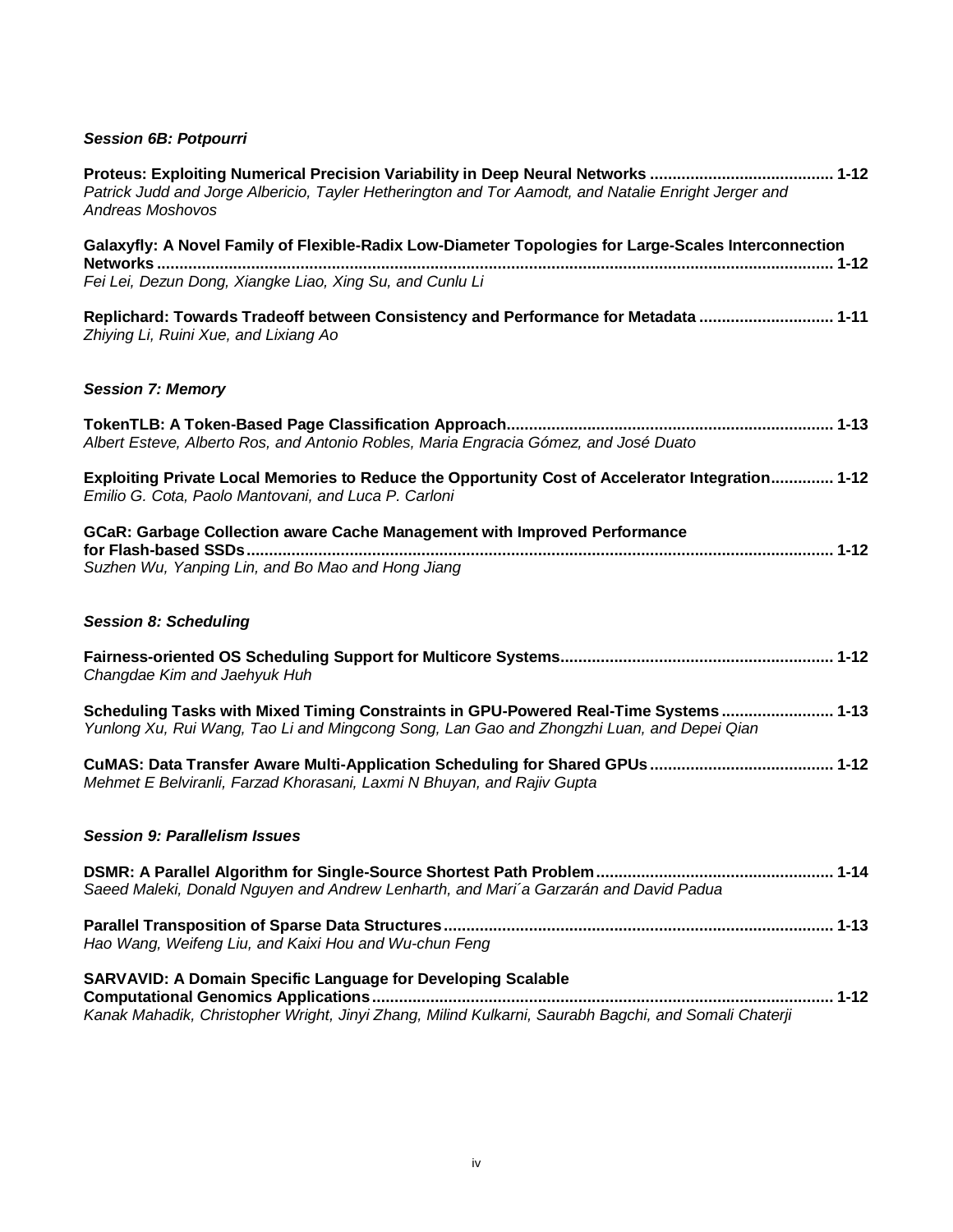## *Session 10: Multiplication*

| Eli Ben Sasson, Matan Hamilis, and Mark Silberstein and Eran Tromer                                                                                                                    |  |
|----------------------------------------------------------------------------------------------------------------------------------------------------------------------------------------|--|
| Balanced Hashing and Efficient GPU Sparse General Matrix-Matrix Multiplication  1-12<br>Pham Nguyen Quang Anh, Rui Fan, and Yonggang Wen                                               |  |
| Optimizing Sparse Matrix-Vector Multiplication for Large-Scale Data Analytics 1-12<br>Daniele Buono, Fabrizio Petrini, Fabio Checconi, Xing Liu, Xinyu Que, Chris Long, Tai-Ching Tuan |  |
| <b>Session 11: Prefetching</b>                                                                                                                                                         |  |
| Sanyam Mehta, Rajat Garg, Nishad Trivedi, and Pen-Chung Yew                                                                                                                            |  |
| Sam Ainsworth and Timothy M. Jones                                                                                                                                                     |  |
| Reena Panda, Yasuko Eckert, Nuwan Jayasena, Onur Kayiran, and Michael Boyer, and Lizy Kurian John                                                                                      |  |
| <b>Session 12: GPU Architecture</b>                                                                                                                                                    |  |
| Mohammad Abdel-majeed, Daniel Wong, Justin Kuang, and Murali Annavaram                                                                                                                 |  |
| Yuxi Liu, Zhibin Yu, Lieven Eeckhout, Vijay Janapa Reddi, Yingwei Luo, Xiaolin Wang, Zhenlin Wang,<br>Chengzhong Xu                                                                    |  |
| Lingda Li and Ari B. Hayes, Shuaiwen Song, and Eddy Zheng Zhang                                                                                                                        |  |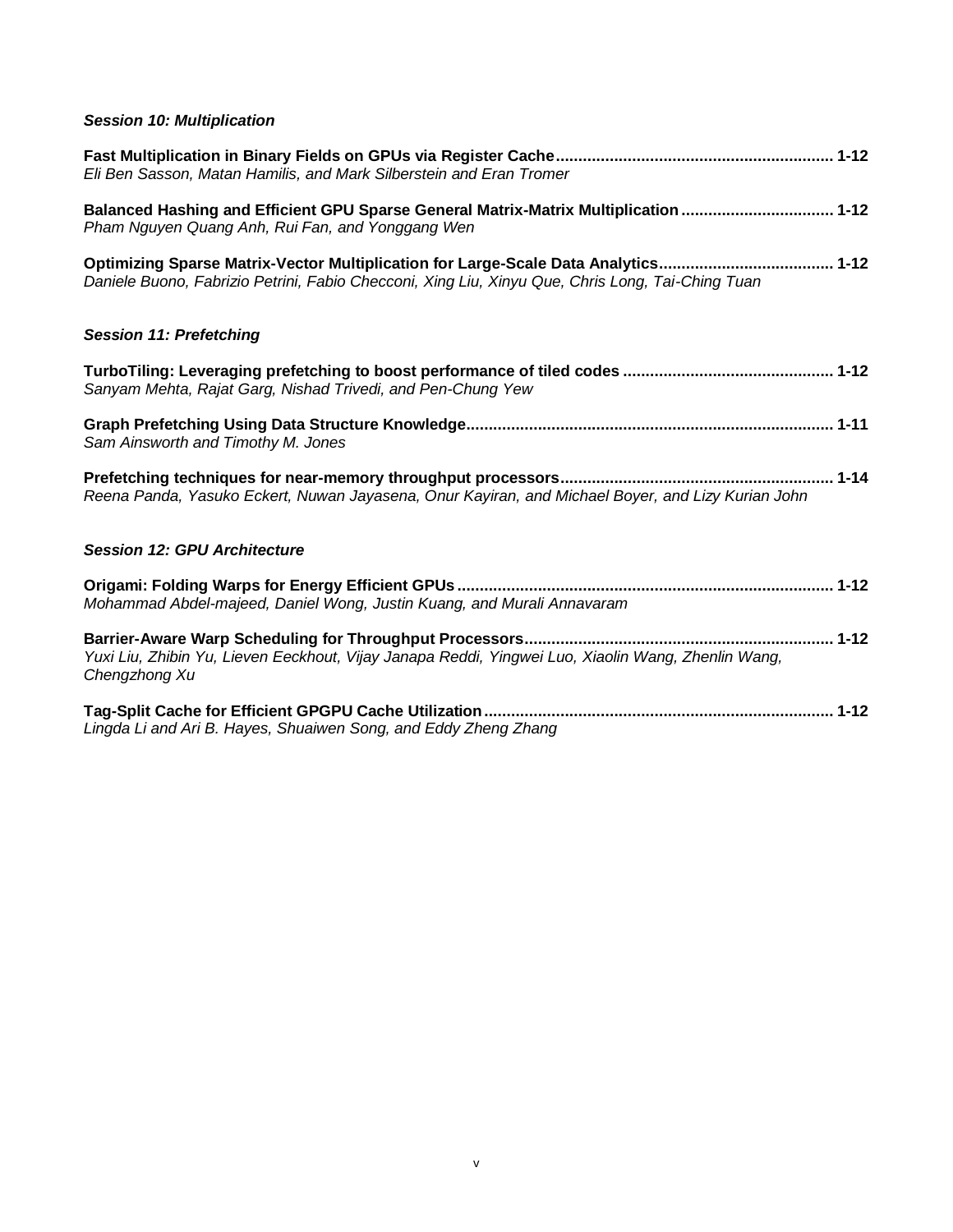# **ICS 2016 General Chairs' Welcome**

On behalf of the ICS organizing committee, we are very pleased to welcome you to Istanbul, Turkey, for the  $30<sup>th</sup>$ International Conference on Supercomputing (ICS-2016) on June 1-3, 2016. Istanbul is a jewel of a city, with its unique historical depth and splendid natural beauty, blended into a modern metropolis. Each civilization that has made Istanbul its home has left its mark in sublime and splendid ways, and the result is a city that gives one the feeling of universal history at every step from the Roman era to the Byzantine and Ottoman eras.

Visitors will enjoy a wide variety of activities in a city where two continents meet on the blue waters of the Bosphorus to offer an abundance of unique natural, historical, cultural, and culinary experiences. Many of the historical sites including the Blue Mosque, Hagia (St.) Sophia, Hippodrome, Grand Covered Bazaar, Obelisk of Theodosius, Serpentine Column, The Maiden's Tower, Galata, and Basilica Cistern will be explored as part of our social activity. The conference banquet will be held at the Bosphorus, where we will enjoy a view of Asia and Europe simultaneously.

ICS is the premier international forum for the presentation of research results in high-performance computing systems and supercomputing. This year is no different thanks to the organizing committee, reviewers, contributing authors, and particularly the program committee and the chairs, Mahmut Kandemir and Onur Mutlu. The program committee selected an extremely interesting program. Several exciting tutorials will also be part of the conference. We would like to thank all members of the organizing committee and steering committee as well as the technical program committee and the external reviewers.

We would also like to thank the corporate supporters of ICS who have provided generous financial support: ARM and IBM – our primary supporters this year. Our thanks also go to ACM SIGARCH for sponsoring the event.

We hope you find the program exciting, as we have a packed program with 43 technical papers, two keynotes, and a lightning session.

Let us meet where continents meet!

**Ozcan Ozturk Kemal Ebcioglu**<br> **CS** 2016 General co-Chair **Kemal Ebcioglu** *Bilkent University Global Supercomputing* 

*ICS 2016 General co-Chair ICS 2016 General co-Chair*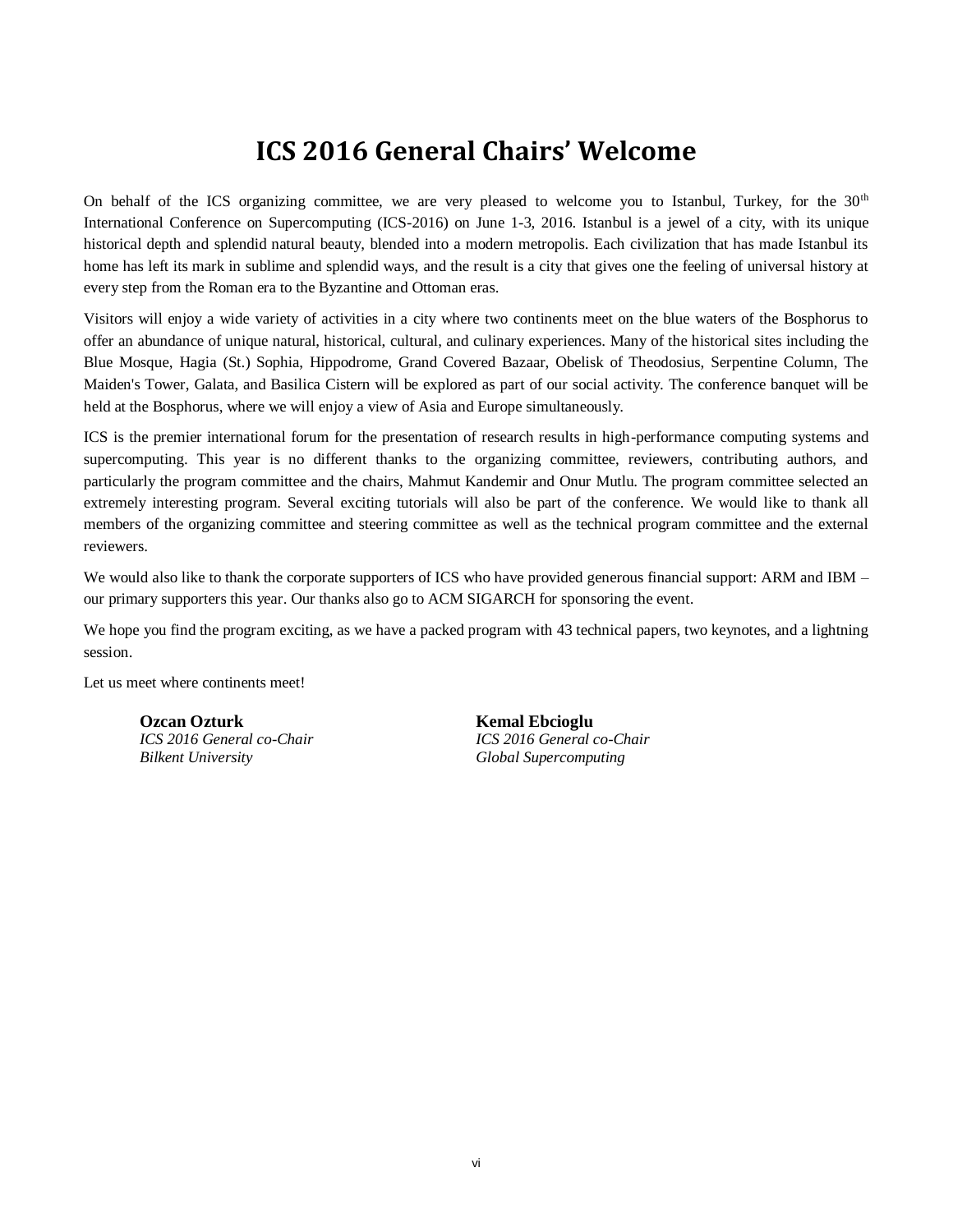# **Message from ICS 2016 Program Chairs**

It is our great pleasure to welcome you to the technical program of the 30th International Conference on Supercomputing – ICS 2016! This year's conference, hosted in Istanbul, continues and reinforces the long-standing ICS tradition of being a primary venue for publishing and presenting top-notch research contributions in supercomputing, spanning high-performance computing, programming models, architecture design, system software support, commercial/experimental systems, and much more.

This year's program consists of 43 technical papers and two keynote speeches, by Yale Patt and Wen-mei Hwu. We made two notable changes compared to past ICS meetings. First, the technical program this year includes a lightning session, during which each paper's key idea is to be presented for at most 60 seconds. We believe the benefits of the lightning session are many: it enables all attendees to get an overview of the conference quickly, e.g., to decide which talks to attend; it enables the attendees to get a quick grasp of the key contributions of each paper; and it provides a fair chance to each paper to be presented at the same time when almost all conference attendees are likely to be present in a single session. Second, we reduced the length of each presentation to 16 minutes (plus 4 minutes for questions) so that we could keep the conference mostly as single track.

The 43 papers in this year's program were selected out of 180 submissions (12.5% more than last year). This year shares the third place in number of submissions along with ICS 1999 and ICS 2010. Out of these submissions, 25 were co-authored by PC members.

The Program Committee (PC), consisting of 50 experts, of diverse backgrounds, selected the papers to be presented at the conference. The committee was aided by 29 external reviewers, who provided expert opinions on most papers. In total, 79 reviewers wrote 952 reviews, 899 of which were by PC members. The average number of reviews per paper was 5.3. All submissions received at least 4 reviews, 112 received 5 reviews, and 61 received at least 6 reviews. We, as PC chairs, assigned all reviewers for all papers, except for two, for which we both had conflicts with. The review and decision process for these two submissions were handled by Bruce Childers, to whom our special thanks go.

We briefly describe the paper review and discussion process we used. The authors were given a chance to respond to initial reviews during a 4-day rebuttal period. After we received the initial reviews, we started the online discussion among reviewers to start building consensus. For submissions that received low scores or had low expertise levels during this time, we assigned additional PC reviewers. The online discussion among reviewers continued after the authors submitted rebuttals, which all PC members were advised to read and take into account, until the end of the PC meeting. We, as PC chairs, oversaw and moderated the online discussion of the papers, and divided them into three categories immediately before the PC meeting: online-accept (to be accepted without discussion at the PC meeting), PC-discuss (to be discussed at the PC meeting), likely-reject (likely to be rejected without discussion, unless a PC member requested discussion). 16 papers were accepted online before the PC meeting and did not require discussion, which enabled the PC to focus on papers that needed more discussion.

The Program Committee met in person at the Hilton Chicago O'Hare Airport on March 18, 2016, for a full day, to make accept/reject decisions on papers. 47 PC members were present at the meeting. Before the meeting, we (PC Chairs) used multiple metrics to divide the papers to be discussed into four categories (A1, A2, B, C), to aid the PC discussion, and assigned discussion leads who would start and lead the discussion of each paper. A total of 60 papers were discussed at the meeting. Most of the effort of the committee focused on the 40 papers in the A2 ad B categories, for which had the most diverging opinions among reviewers. 9 of the 10 papers in the A1 category were accepted; none of the 10 papers in the C category were accepted; and 18 of the 40 papers in the A2 and B categories were accepted. During the full-day PC meeting, all papers with a possible path to acceptance were discussed. As is customary, during the discussion of a paper, the PC members who had a conflict of interest left the room.

For each paper discussed during the PC meeting, the accept/reject decision was made through **building consensus across the entire PC**. We did not resort to voting in the accept/reject decision for any paper. In the end, the PC accepted 30 papers unconditionally (of which 16 were online accepts) and 13 papers conditionally. Each conditionally accepted paper was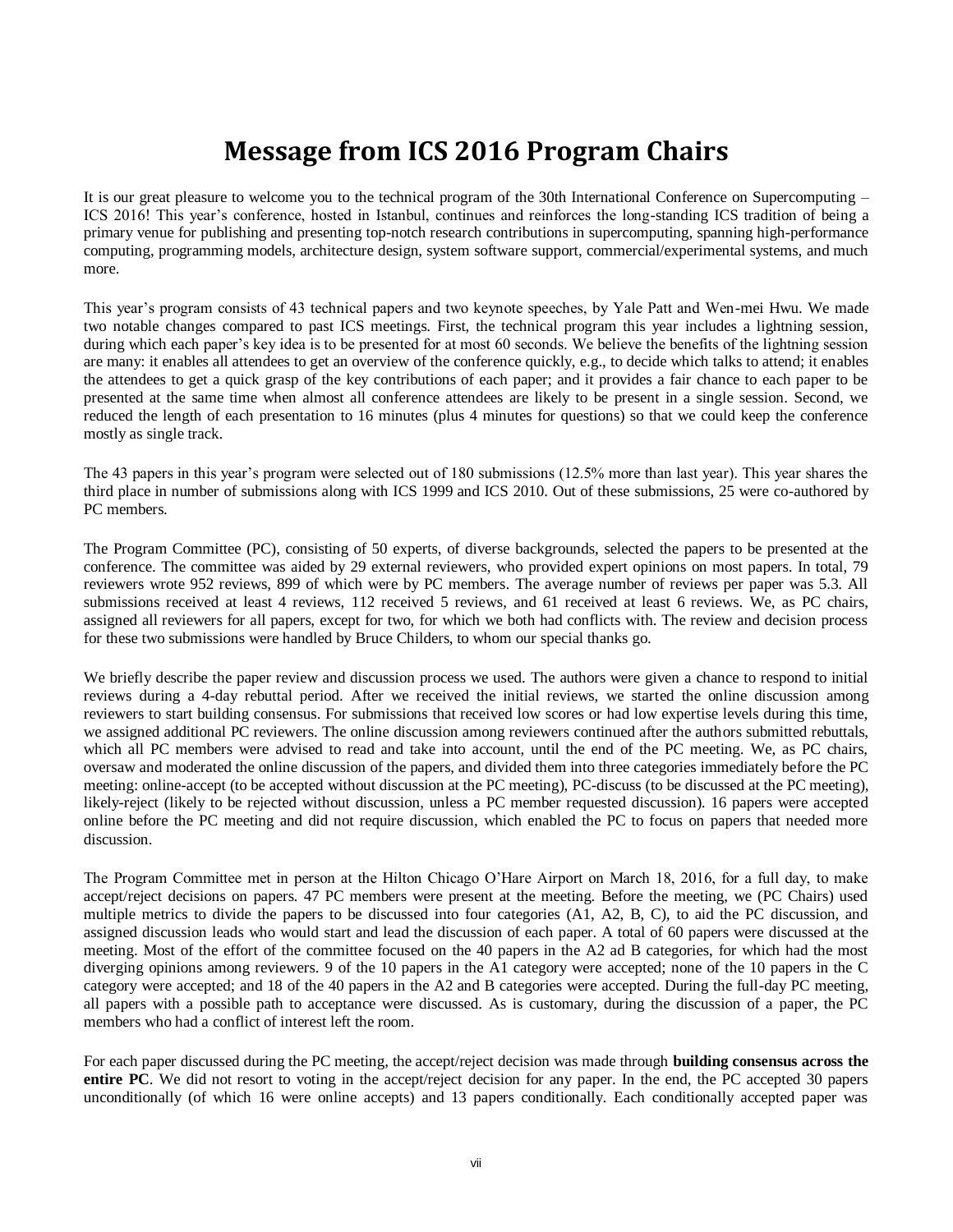assigned an anonymous shepherd, who worked with the authors, via the submission software, to ensure the revised paper adequately addressed the critical reviewer feedback. All conditionally-accepted papers were eventually accepted, resulting in an acceptance rate of 24%. The acceptance rates of the PC and non-PC authored papers were very similar.

At the end of the PC meeting, the discussion lead provided an author-visible summary of the PC meeting and online discussion for papers that were discussed but rejected. The goal of this summary is to provide insight and transparency into the reasons as to why the PC thought the paper was not acceptable. The summaries were provided solely for the benefit of the authors, and we believe they are important to keep the conference accept/reject decision process transparent.

We would like to thank the Program Committee members for their hard work, fairness, and collegiality during the entire process. We also would like to thank the external reviewers for their dedicated service. This program could not have been possible without their exceptional diligence and professionalism. We also thank the submission chair, Ashutosh Pattniak, for managing the submission process smoothly and Rachata Ausavarungnirun for helping us during the meeting. Their help has been invaluable.

The technical program of this year's ICS contains the papers accepted, two keynote talks by Yale Patt and Wen-mei Hwu, as well as three tutorials. We would like to thank our keynote speakers for accepting our invitation.

And, finally, we would like to thank all authors and attendees. We believe the quality of the submissions we received enabled us to form a strong and diverse technical program.

We hope your ICS attendance this year will be very rewarding. Please enjoy the technical program along with the amazing city of Istanbul!

**Mahmut Kandemir,** Pennsylvania State University **Onur Mutlu,** ETH Zurich and Carnegie Mellon University *ICS 2016 Program Co-Chairs*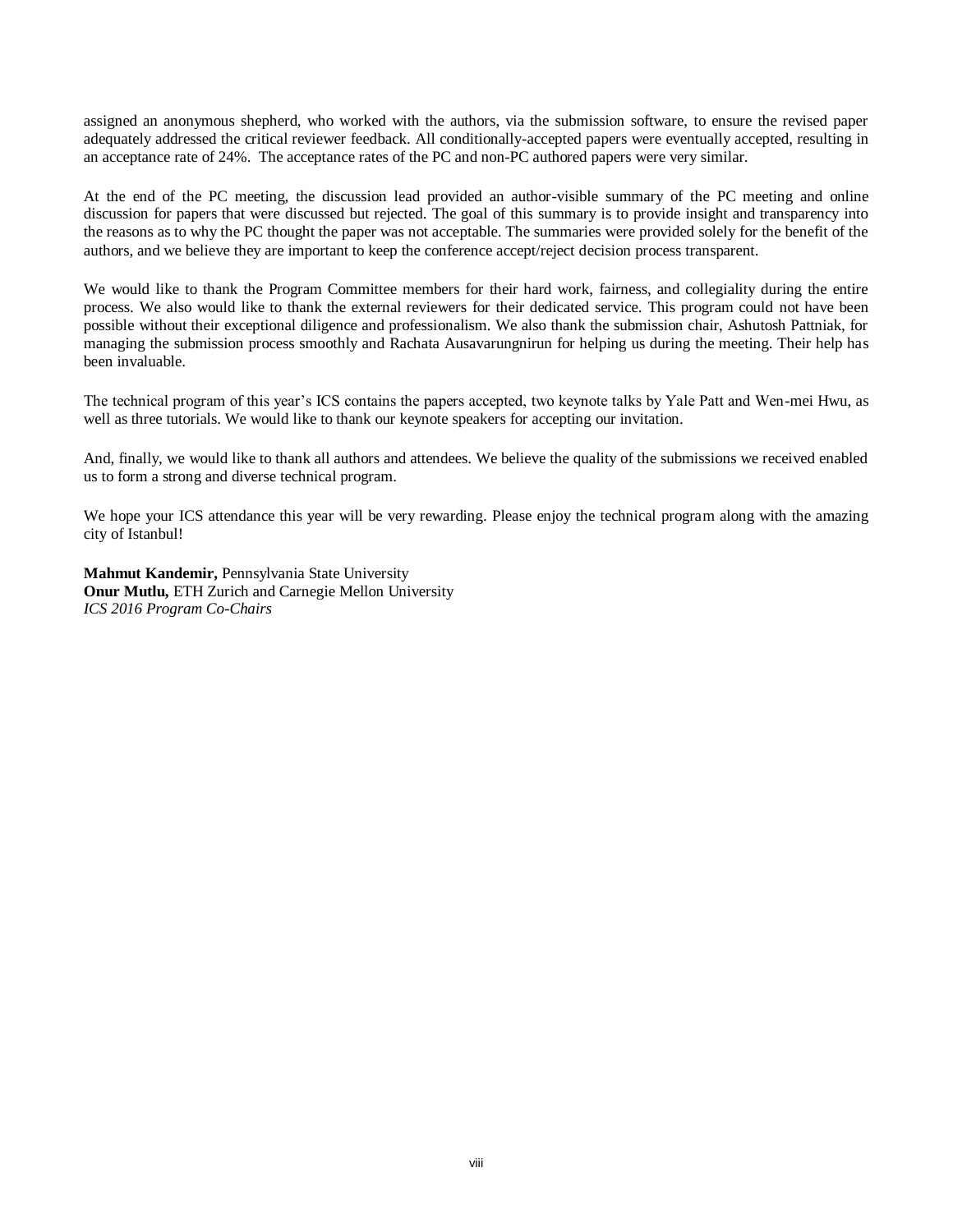## **ICS 2016 Conference Committee**

#### **General Co-Chair:**

Dr. Kemal Ebcioglu, Global Supercomputing Prof. Ozcan Ozturk, Bilkent University

#### **Program Co-Chairs:**

Prof. Mahmut Kandemir, Pennsylvania State University Prof. Onur Mutlu, Carnegie Mellon University

#### **Publicity Chairs:**

Prof. Ulya Karpuzcu, University of Minnesota, Twin Cities

#### **Workshops/Tutorials Co-Chair:**

Prof. Smail Niar, University of Valenciennes, France Dr. Alper Buyuktosunoglu, IBM Dr. Ramon Bertran, IBM

#### **Publications Chair:**

Eren Kursun, JPM

#### **Submission Chair:**

Ashutosh Pattnaik, Pennsylvania State University

#### **Program Committee:**

Meenakshi Arunachalam, Intel Yungang Bao, ICT-CAS Marc Casas, BSC, Spain Nil Chatterjee, Nvidia Bruce Childers, U. of Pittsburgh Chita Das, Penn State Reetuparna Das, U. of Michigan Luiz DeRose, Cray Inc Evelyn Duesterwald, IBM Research Lieven Eeckhout, Ghent U., Belgium Oguz Ergin, TOBB U., Turkey Alfredo Goldman, University of Sao Paulo Ananth Grama, Purdue University Sudhanva Gurumurthi, IBM/UVa Hiroshi Inoue, IBM Research Koji Inoue, Kyushu, Japan Engin Ipek, U. of Rochester Canturk Isci, IBM Research Jose Joao, ARM Adwait Jog, College of W&M Myoungsoo Jung, Yonsei U., Korea

Ulya Karpuzcu, U. of Minnesota Omer Khan, U. of Connecticut Samira Khan, U. of Virginia Mike Kozuch, Intel Sriram Krishnamoorthy, PNNL Richard Lethin, Reservoir Labs Tao Li, U. of Florida Yanjing Li, U. of Chicago Mieszko Lis, UBC, Canada Xiaosong Ma, Qatar CRI, Qatar Scott Mahlke, U. of Michigan Naoya Maruyama, RIKEn, Japan Satoshi Matsuoka, Tokyo Tech, Japan Trevor Mudge, U. of Michigan Dmitry Ponomarev, U. of Binghamton Gabriel Rodriguez, U. of Coruna, Spain Soumyaroop Roy, AMD P. Sadayappan, Ohio State U. Xipeng Shen, NCSU Anand Sivasubramaniam, Penn State U. Lavanya Subramanian, Intel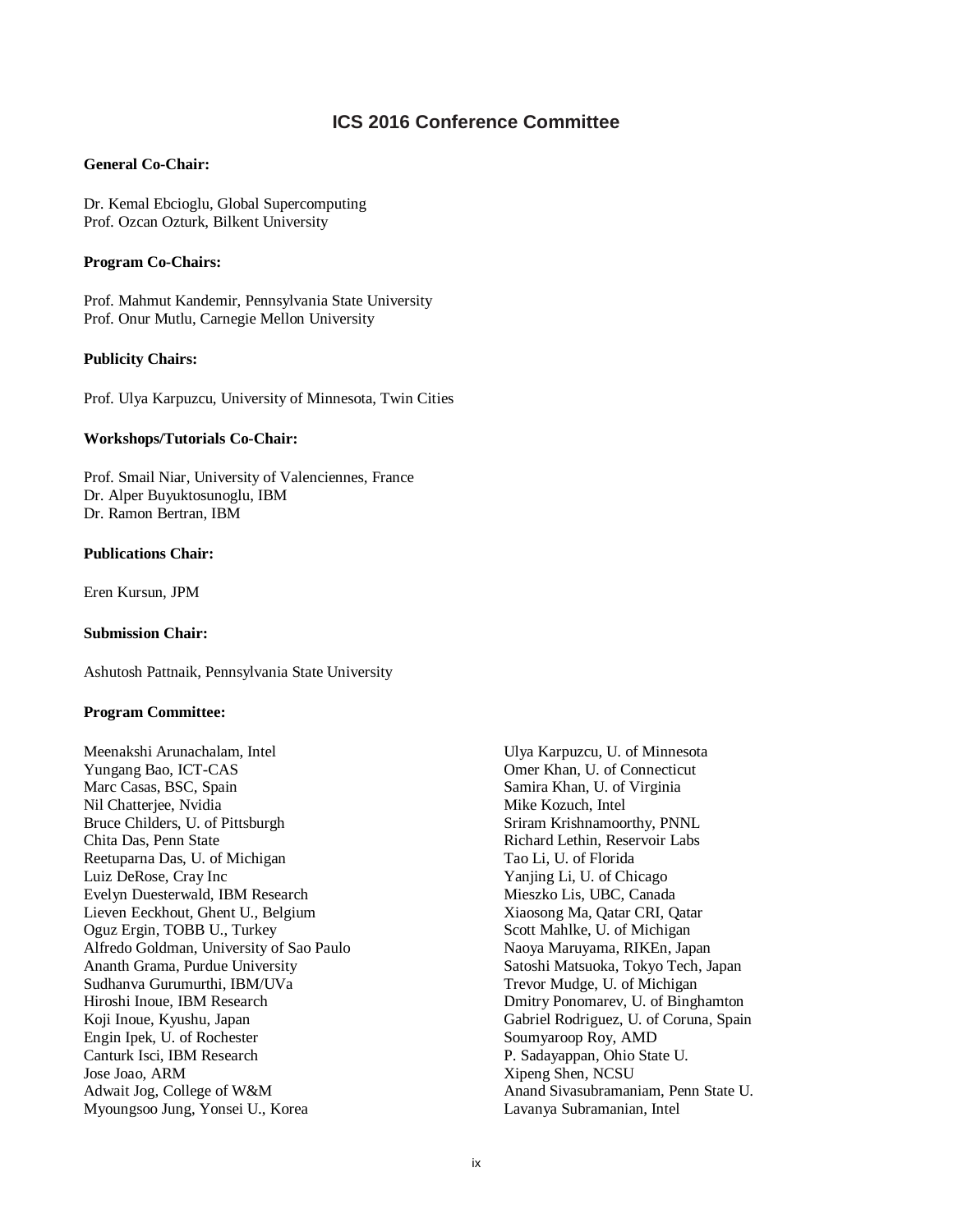Rajeev Thakur, Argonne National Laboratory Osman Unsal, BSC, Spain Jeff Vetter, ORNL Yuan Xie, UCSB

Pen-Chung Yew, Minnesota U. Zheng Zhang, Rutgers U. Jishen Zhao, UCSC

#### **Reviewers**

Tor Aamodt Junwhan Ahn Can Alkan Mohammad Arjomand Meenakshi Arunachalam Guillaume Aupy Yungang Bao Yu Cai Marc Casas Nil Chatterjee Nachiappan Chidambaram Nachiappan Bruce Childers Chita Das Reetuparna Das Luiz DeRose Chen Ding Evelyn Duesterwald Eiman Ebrahimi Lieven Eeckhout Mattan Erez Oguz Ergin Alfredo Goldman Ananth Grama Sudhanva Gurumurthi Torsten Hoefler Hiroshi Inoue Koji Inoue Engin Ipek Canturk Isci Jose Joao Adwait Jog Myoungsoo Jung Ulya Karpuzcu Onur Kayiran Omer Khan Samira Khan Hyesoon Kim Nam Sung Kim Mike Kozuch Sriram Krishnamoorthy Emre Kultursay Donghyuk Lee Richard Lethin Tao Li Yanjing Li Mieszko Lis

Xiaosong Ma Scott Mahlke Naoya Maruyama Satoshi Matsuoka Asit Mishra Trevor Mudge Dmitry Ponomarev Minsoo Rhu Gabriel Rodriguez Soumyaroop Roy Olatunji Ruwase P. Sadayappan John Sampson Vivek Seshadri Xipeng Shen Anand Sivasubramaniam Santhosh Srinath Lavanya Subramanian Xiaobai Sun Rajeev Thakur Osman Unsal Jeff Vetter Yuan Xie Pen-Chung Yew Zheng Zhang Jishen Zhao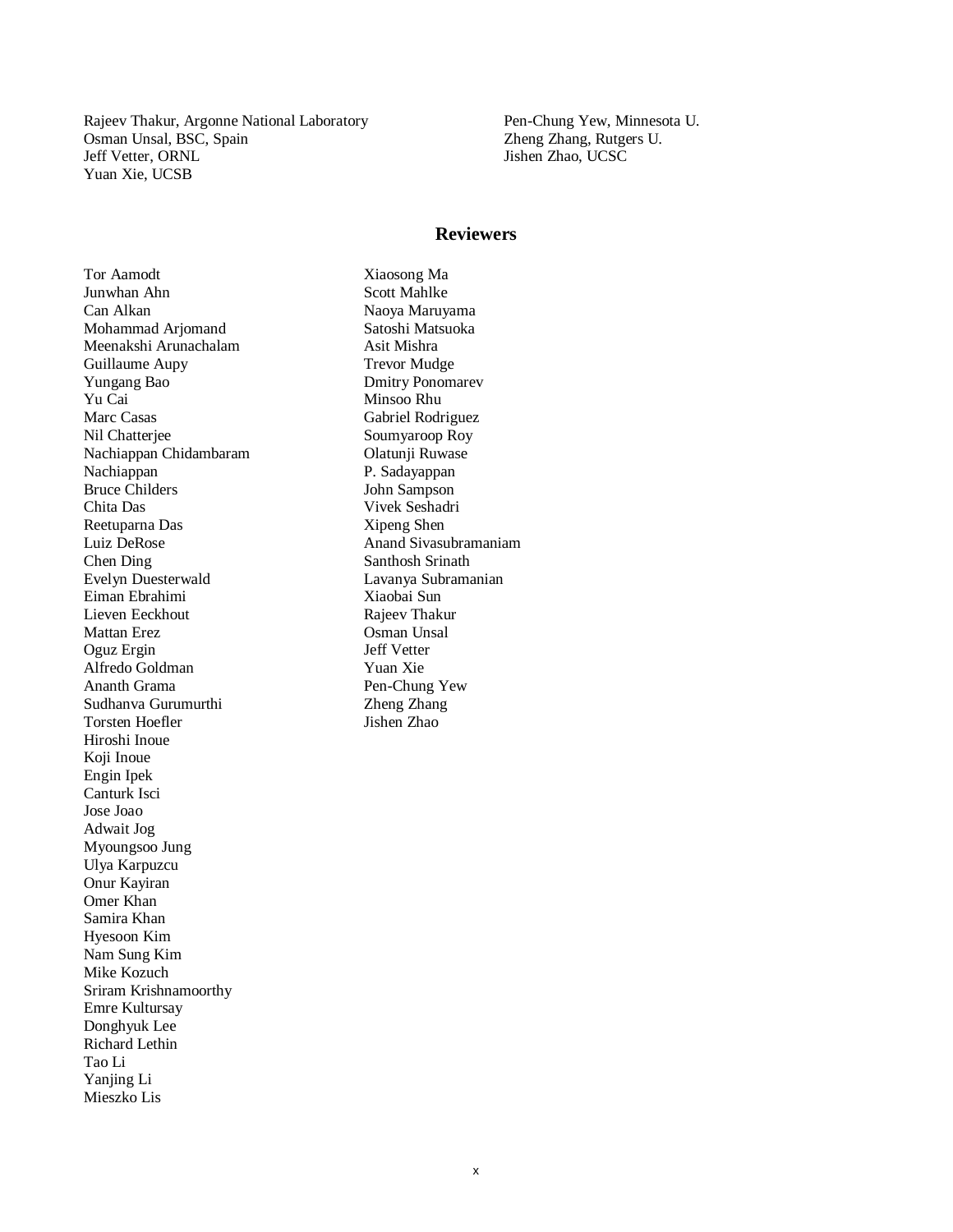# **Keynote I**

## **Performance = Bandwidth divided by Latency**

## **Dr. Yale Patt**

Professor of Electrical and Computer Engineering, Ernest Cockrell, Jr. Centennial Chair in Engineering, and University Distinguished Teaching Professor, The University of Texas at Austin

**Abstract:** Supercomputing has always required the ultimate in performance, and if you look at the evidence (e.g., the Famous Top 500), you would think "Performance" equals "Bandwidth." Unfortunately, it matters how long it takes to get something done. Otherwise, for example, it would be a win to do a minimal power 64 bit integer add by streaming the bits serially through a full adder and latch in 64 cycles. Clearly, latency matters. In this talk I would like to look at some of the opportunities for decreasing latency, and how the language designer, programmer, compiler writer, and microarchitect can all contribute to this aspect of Supercomputing performance.

**Bio:** Yale Patt is Professor of Electrical and Computer Engineering and the Ernest Cockrell, Jr. Centennial Chair in Engineering at The University of Texas at Austin. He enjoys equally teaching freshmen, teaching graduate students, and directing the research of six PhD students in high performance computer implementation. He has, for more than 50 years, combined an active research program with extensive consulting and a strong commitment to teaching. The focus of his research is generally five to ten years beyond what industry provides at that point in time. His rationale has always been that he does not do revenue shipments, preferring to produce knowledge that will be useful to future revenue shipments and, more importantly, graduates who will design those future products.